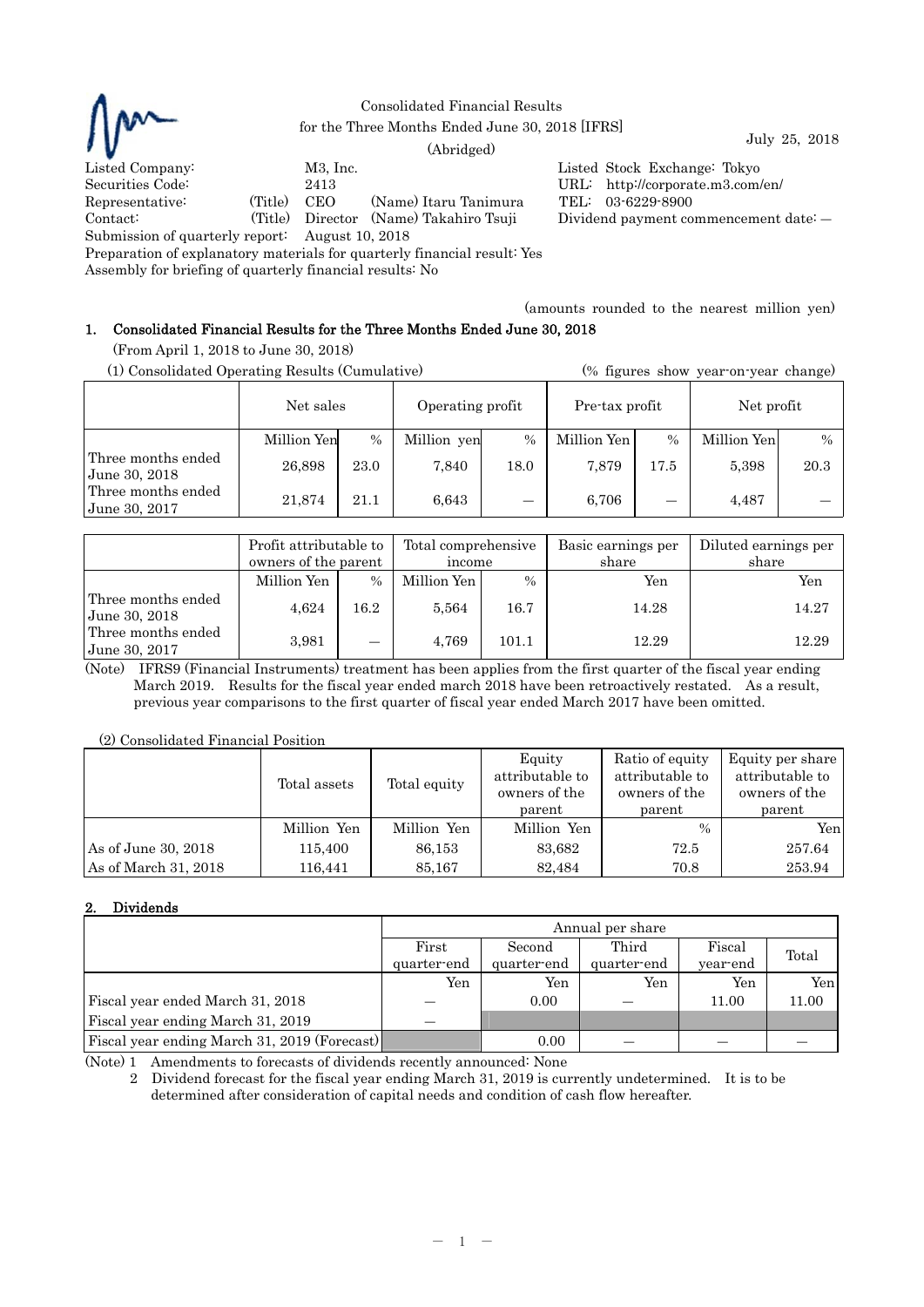# 3. Consolidated Financial Results Forecast for the Fiscal Year Ending March 31, 2019

|            | $\alpha$ roll tribing to be that the $\alpha$ , go for $\alpha$ |          |                  |          |                |      |            |               |                                                      |               |                                |
|------------|-----------------------------------------------------------------|----------|------------------|----------|----------------|------|------------|---------------|------------------------------------------------------|---------------|--------------------------------|
|            | Net sales                                                       |          | Operating profit |          | Pre-tax profit |      | Net profit |               | Profit<br>attributable to<br>owners of the<br>parent |               | Basic<br>earnings per<br>share |
|            | Million                                                         | $\%$     | Million          | $\%$     | Million        | $\%$ | Million    | $\frac{0}{0}$ | Million                                              | $\frac{0}{0}$ | Yen                            |
|            | Yen                                                             |          | Yen              |          | Yen            |      | Yen        |               | Yen                                                  |               |                                |
| First Half | 50,000                                                          | $16.7\,$ | 13,490           | $10.9\,$ | 13,600         | 10.9 | 9,110      | $13.5\,$      | 8,400                                                | 13.6          | 25.94                          |
| Annual     | 113,350                                                         | 20.0     | 31.720           | 15.4     | 31.700         | 15.4 | 22.220     | $15.6\,$      | 20,960                                               | $15.6\,$      | 64.72                          |

(From April 1, 2018 to March 31, 2019)

(Note) 1 Amendments to forecasts of financial results recently announced: None

2 Basic earnings per share has been calculated using 323,871,123 shares, which is the average number of issued shares during the three months ended June 30, 2018.

## ※ Notes

(1) Changes in significant subsidiaries during the period (changes in specific subsidiaries accompanying changes in scope of consolidation): None

(2) Changes in accounting policies and accounting estimates:

- (i) Changes in accounting policies required by IFRS: Yes
- (ii) Changes in accounting policies other than item (i) above: None
- (iii) Changes in accounting estimates: None

### (3) Number of shares issued (common stock)

| (i) Number of shares outstanding at the end of the period (including treasury shares) |             |        |  |  |  |
|---------------------------------------------------------------------------------------|-------------|--------|--|--|--|
| As of June 30, 2018                                                                   | 323,915,000 | shares |  |  |  |
| As of March 31, 2018                                                                  | 323,897,900 | shares |  |  |  |
| (ii) Number of treasury stock at the end of the period                                |             |        |  |  |  |
| As of June 30, 2018                                                                   | 32,400      | shares |  |  |  |
| As of March 31, 2018                                                                  | 32,400      | shares |  |  |  |
| (iii) Average number of shares during the period (cumulative)                         |             |        |  |  |  |
| As of June 30, 2018                                                                   | 323,871,123 | shares |  |  |  |
| As of June 30, 2017                                                                   | 323,773,547 | shares |  |  |  |

### ※ Indication regarding implementation status of the quarterly review procedures

This quarterly financial report is outside the scope of the review procedures for quarterly financial statements under the Financial Instruments and Exchange Act. .

※ Explanation of proper use of financial results forecasts, and other special matters

(1) Caution regarding statements concerning the future

The forward-looking statements herein are based on information available to the Company and on certain assumptions deemed to be reasonable at the date of publication of this document. They are not intended as the Company's commitment to achieve such forecasts, and actual results may differ significantly due to various factors.

(2) Explanatory materials for quarterly financial result

Explanatory materials for quarterly financial result will be posted on our website on Wednesday, July 25, 2018.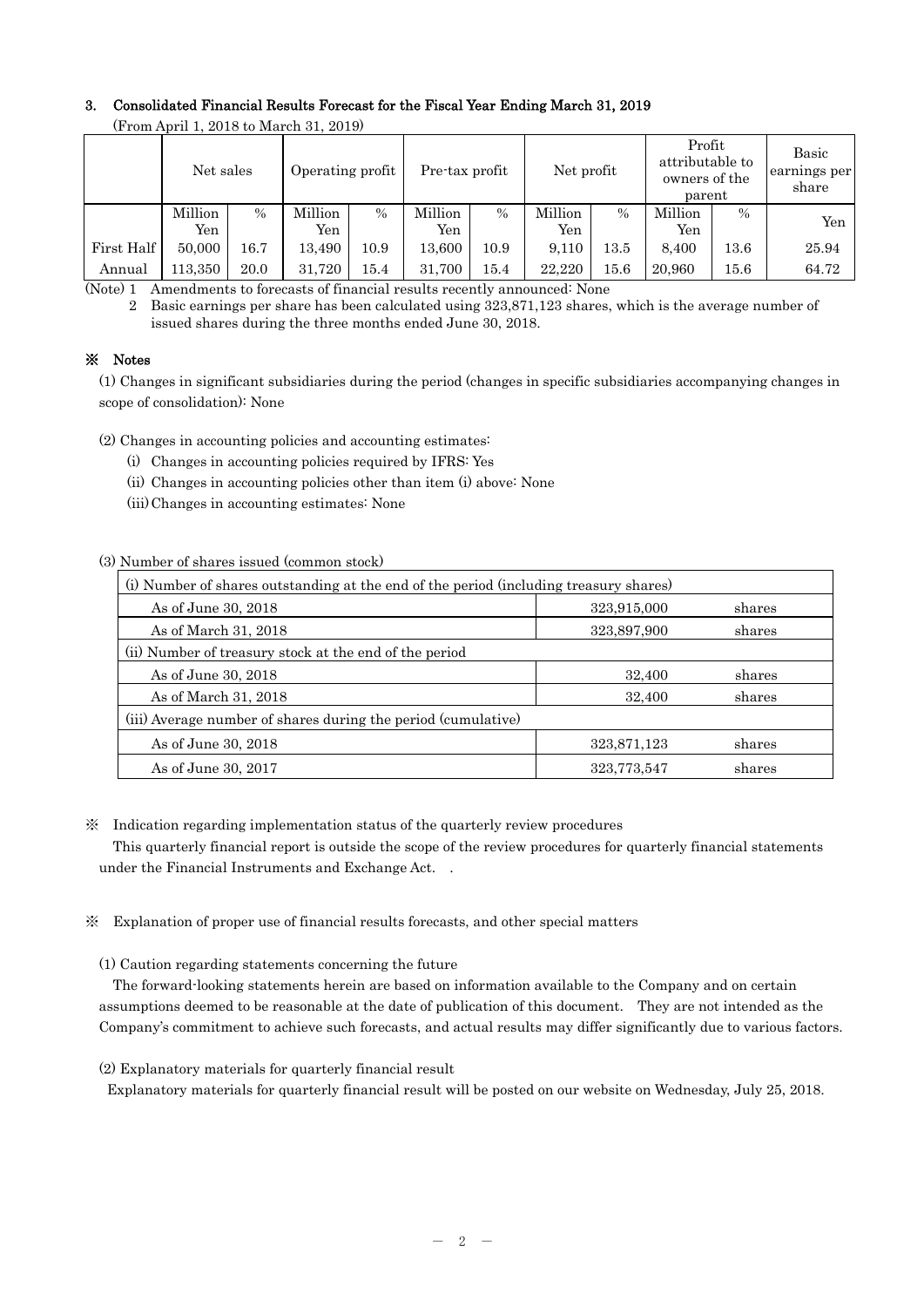## 1. Qualitative Information on Quarterly Results

#### (1) Explanation of consolidated operating results

In Japan, various services are provided for the 260,000+ physician members via the "m3.com" website designed for medical professionals.

 Medical Platform includes services which allows member physicians to proactively receive continuous and frequent information via the "m3.com" platform such as the "MR-kun family" services, marketing research capabilities paneling the physician members, and "QOL-kun" which provides marketing support for non-healthcare related corporates desiring to advertise daily life services to doctors, offering a wide menu range for catering to various agendas and purposes of clients. Additionally, provision of next generation sales reps, or "Medical Marketers," and healthcare advertisement agency services are also being expanded via group companies.

Evidence Solution includes clinical trial related services centered around "Mr. Finder" which excavates institutions and patient participants for clinical studies, large-scale clinical study services, assistance with clinical trial operations provided by CROs, and administrative and operations support across the entire clinical trial process by SMOs, all provided through various group companies.

Career Solution provides job search and placement services for physicians and pharmacists through M3 Career, Inc.

Furthermore, consumer facing services such as the "AskDoctors" (http://www.AskDoctors.jp/) website which connects public users with "m3.com" member physicians for answers to daily health questions, and healthcare professional education such as national examination preparatory services provided by TECOM Corporation, are all being expanded.

Within the Overseas segment, the U.S. portal website, "MDLinx," designed for healthcare professionals, continues to expand its member network based services catering towards pharmaceutical companies, as well as its career support services for physicians and clinical trial support services. In Europe, the "Doctors.net.uk" U.K. portal website with roughly 200,000 U.K. physician members is expanding services for pharmaceutical companies, along with pharmaceutical database services offered by the Vidal Group in France, Germany, and Spain. In China, the portal website designed for healthcare professionals has now topped 2 million physician registrations, and expanding healthily. We have also launched a joint venture in India.

Additionally, membership and panel participation at websites operated by M3 group starting with Japan, U.S., Europe, China, and Korea, now totals over 4.5 million physicians, enabling provision of marketing research services that span across a global scale.

| Consolidated quarterly results for the first quarter (cumulative) is as below. | (Unit: Million Yen) |                    |            |               |                       |
|--------------------------------------------------------------------------------|---------------------|--------------------|------------|---------------|-----------------------|
|                                                                                | Three months ended  | Three months ended |            |               | (Reference)           |
|                                                                                | June 30, 2017       | June 30, 2018      |            |               | Previous consolidated |
|                                                                                | (April 1, 2017 to   | (April 1, 2018 to  |            | First quarter | fiscal year           |
|                                                                                | June 30, 2017,      | June 30, 2018,     | comparison |               | (April 1, 2017 to     |
|                                                                                | cumulative)         | cumulative)        |            |               | March 31, 2018)       |
| Net sales                                                                      | 21,874              | 26,898             | $+5,024$   | $+23.0\%$     | 94,471                |
| Operating Profit                                                               | 6,643               | 7,840              | $+1,197$   | $+18.0\%$     | 27,486                |
| Pre-Tax Profit                                                                 | 6,706               | 7,879              | $+1,173$   | $+17.5%$      | 27,472                |
| Net Profit                                                                     | 4,487               | 5,398              | $+911$     | $+20.3%$      | 19,225                |

Consolidated quarterly results for the first quarter (cumulative) is as below. (Unit: Million Yen)

 (Note) IFRS9 (Financial Instruments) treatment has been applies from the first quarter of the fiscal year ending March 2019. Results for the fiscal year ended march 2018 have been retroactively restated.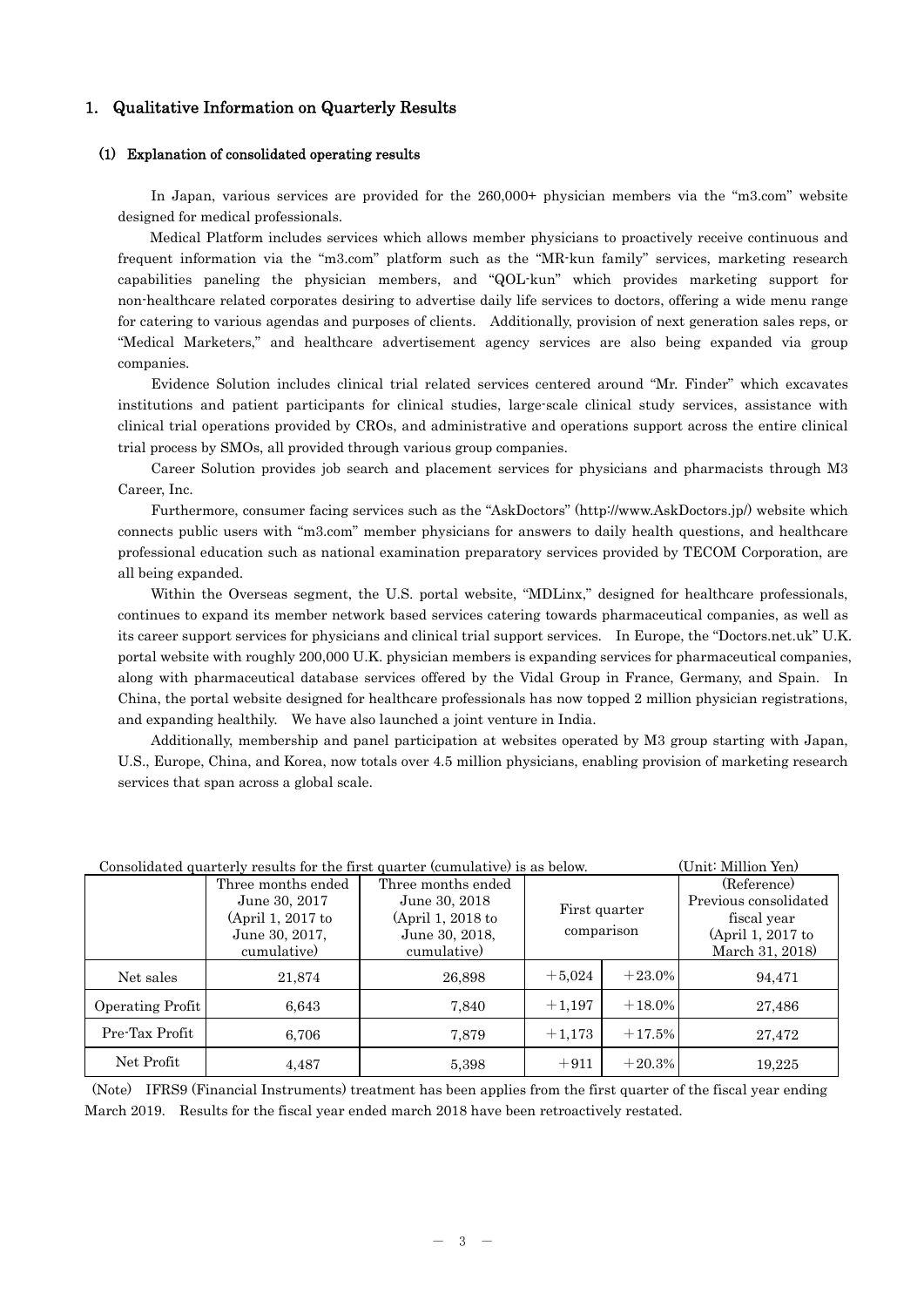| (Segment results)        |                   |                                                                                              |                                                                                           | (Unit: Million yen)         |                |
|--------------------------|-------------------|----------------------------------------------------------------------------------------------|-------------------------------------------------------------------------------------------|-----------------------------|----------------|
|                          |                   | Three months<br>ended<br>June 30, 2017<br>(April 1, 2017 to<br>June 30, 2017,<br>cumulative) | Three months ended<br>June 30, 2018<br>(April 1, 2018 to<br>June 30, 2018,<br>cumulative) | First quarter<br>comparison |                |
| Medical Platform         | Segment Net Sales | 6,968                                                                                        | 8,788                                                                                     | $+1,819$                    | $+26.1\%$      |
|                          | Segment Profit    | 3,354                                                                                        | 3,097                                                                                     | $-257$                      | $\Delta7.7\%$  |
| <b>Evidence Solution</b> | Segment Net Sales | 5,407                                                                                        | 5,387                                                                                     | $-19$                       | $\Delta 0.4\%$ |
|                          | Segment Profit    | 1,183                                                                                        | 1,292                                                                                     | $+109$                      | $+9.2%$        |
| Career Solution          | Segment Net Sales | 3,433                                                                                        | 4,765                                                                                     | $+1,332$                    | $+38.8\%$      |
|                          | Segment Profit    | 1,447                                                                                        | 2,135                                                                                     | $+688$                      | $+47.6%$       |
|                          | Segment Net Sales | 5,386                                                                                        | 5,996                                                                                     | $+610$                      | $+11.3%$       |
| Overseas                 | Segment Profit    | 767                                                                                          | 844                                                                                       | $+77$                       | $+10.0\%$      |
| Other Emerging           | Segment Net Sales | 1,355                                                                                        | 2,655                                                                                     | $+1,300$                    | $+96.0\%$      |
| <b>Businesses</b>        | Segment Profit    | 208                                                                                          | 283                                                                                       | $+75$                       | $+36.2%$       |
|                          | Segment Net Sales | (675)                                                                                        | (693)                                                                                     |                             |                |
| Adjustment               | Segment Profit    | (316)                                                                                        | 189                                                                                       |                             |                |
|                          | Net Sales         | 21,874                                                                                       | 26,898                                                                                    | $+5,024$                    | $+23.0\%$      |
| Total                    | Operating Profit  | 6,643                                                                                        | 7,840                                                                                     | $+1,197$                    | $+18.0\%$      |

 (Note) IFRS9 (Financial Instruments) treatment has been applies from the first quarter of the fiscal year ending March 2019. Results for the fiscal year ended march 2018 have been retroactively restated.

### 1) Medical Platform

Expansion of various existing services in addition to newly consolidated group companies produced Medical Platform segment sales totaling 8,788 million yen, higher by 26.1 % year on year.

 COGS and SG&A amounted to 5,781 million yen, higher by 57.3% year on year, due to newly consolidated group companies as well as aggressive upfront investment in advanced medicine businesses such as AI, and reinforcement of sales teams supporting pharmaceutical and medical device companies, resulting in an increase in personnel expenses to accommodate future growth.

 Combining the above results, the Medical Platform segment produced profits of 3,097 million yen, lower by 7.7% year on year.

#### 2) Evidence Solution

Although the CRO business maintained healthy progress, the deconsolidation of Integrated Development Associates Co., Ltd. resulted in total sales of 5,387 million yen, lower by 0.4% year on year. On the other hand, operations improvements boosted profitability, and segment profit ended at 1,292 million yen, higher by 9.2% year on year. Clinical trial project demand remains strong with increasing accumulation of project backlog (segment total of roughly 27,000 million yen).

#### 3) Career Solution

Increase in physician and pharmacist user demand expanded business to produce segment sales of 4,765 million yen, an increase of 38.8% versus previous year. Profit amounted to 2,135 million yen, an increase of 47.6% versus previous year after absorbing upfront investment costs for future growth such as from personnel expansion.

### 4) Overseas

With the new consolidation of the clinical trial support company, M3 Wake Research, Inc., segment sales were 5,996 million yen, higher by 11.3% year on year. Segment profit amounted to 844 million yen, higher by 10.0% year on year.